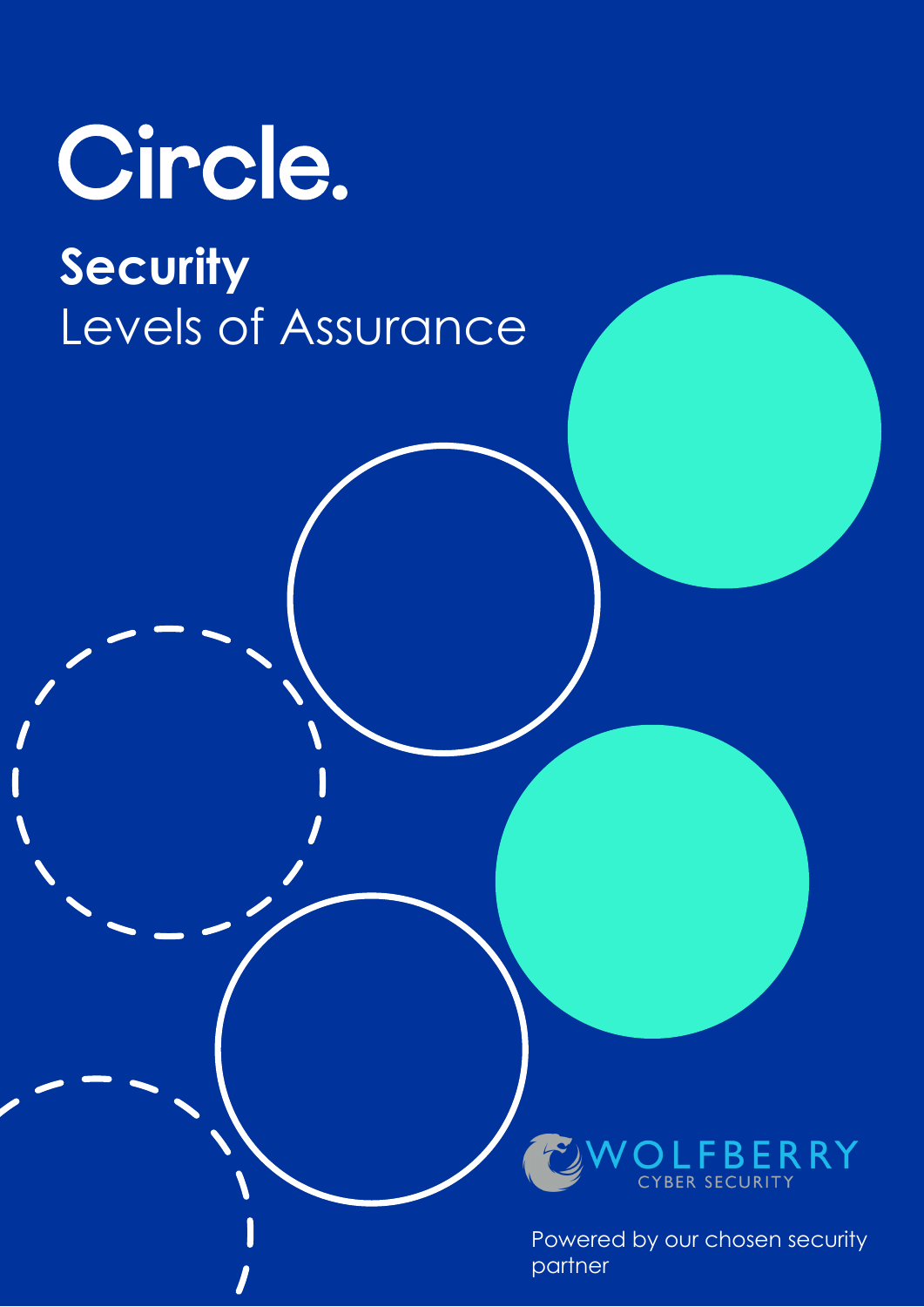### **Circle Cyber Security**

**At Circle, we don't take a 'one size fits all' approach. We work with our customers closely to look at the organisation's needs as well as the end user requirements to ensure that we are always providing the best solution.**

As an organisation, we take the security of our customers and users seriously and consistently review our robust security policies and management systems. We also maintain the international standard for a quality management system, ensuring that we provide products and services that meet customer and regulatory requirements and always strive for continuous improvement.

## **CYBER ESSENTIALS PLUS**





Our goal is to provide the right level of protection for any organisation, regardless of size or sector. We take a layered approach to security, with each layer protecting a different part of your infrastructure and services to enhance the overall strength and security posture. Therefore, we offer 3 levels of security, so you can find the one that suits your organisation the best.

We pride ourselves on building long-lasting partnerships with organisations. Our Technical Architects and Account Management will form a key part of building a long-term IT strategy and roadmap for you. We ensure that you always have the right solution for your organisation, now and in the future.

When you work with us, you don't get an IT supplier but partner with your best interest in mind. We look at your organisation as a whole, working with you to find the best solution to match what you need now and to support your future goals. Long and short of it - is this right for you? If not, then we will find the right solution for you.

### **How can you protect your organisation?**

**We understand that organisations need different levels of protection. So, we provide a range of solutions with varying levels of protection and assurance, organised into affordable packages.**

#### **Level 1 - Essentials**

#### **Level 2 - Standard**

#### **Level 3 - Premium**

Achieve the Cyber-Essentials certificate for your organisation with our hassle-free, fully assisted process. This will give you a 30% assurance level with system testing carried our annually. Cyber Essentials is suitable for all organisations, of any size, in any sector.

A subscription service that meets the client's needs, all neatly packaged into a low monthly cost. This includes a complete network scan, website scan, monthly reports, quarterly reviews and awareness support to deliver a 60% assurance level.

Our level 3 support takes the level 2 subscription and adds further benefits to enhance your security posture. Level 3 identifies malware, blocks internet attacks, secures your cloud infrastructure, protects against rogue users and more. So, you can achieve a 90% assurance



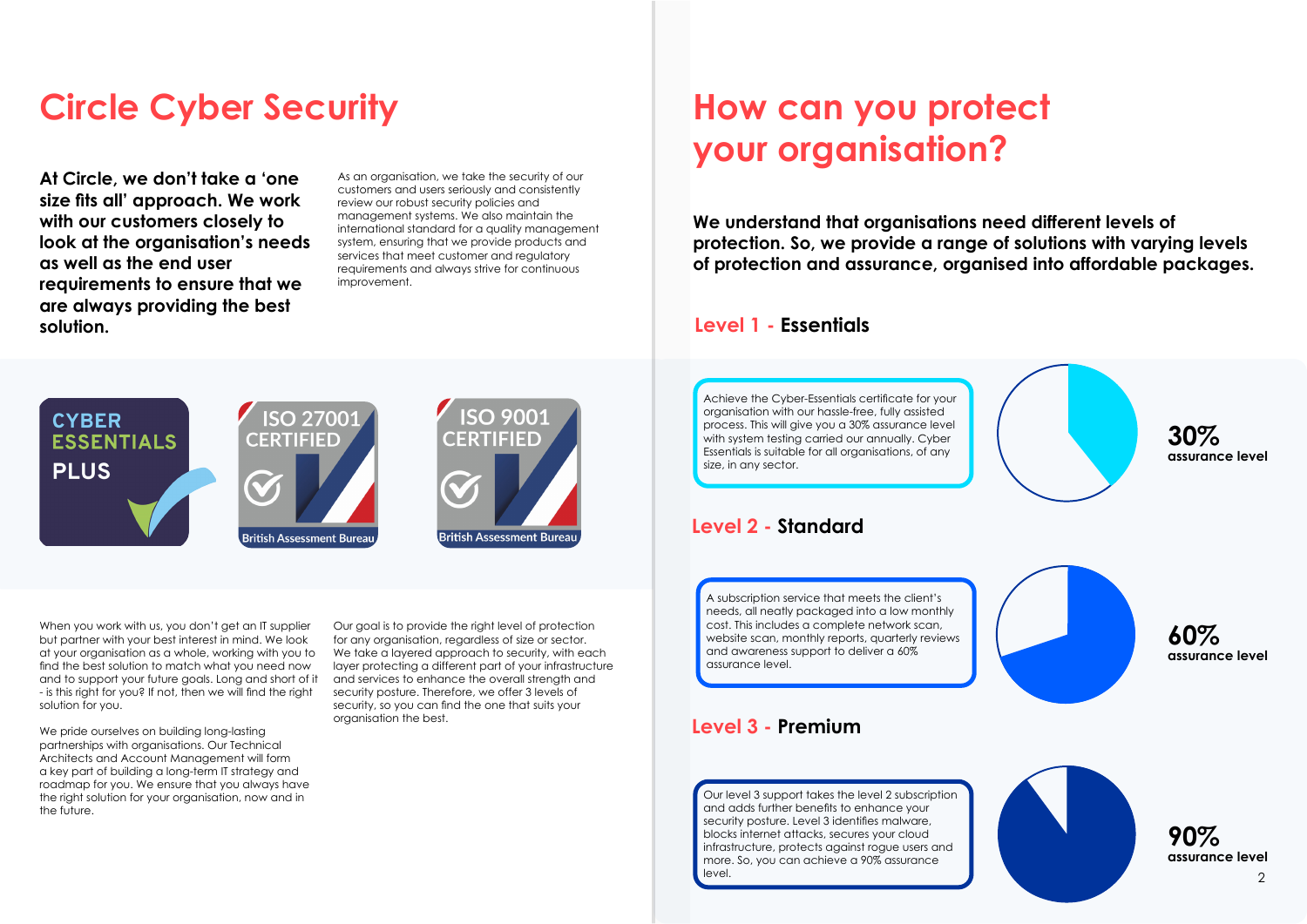### **Level 1 Cyber Essentials Plus**

Cyber Essentials Plus is an-onsite security audit of your organisations computer systems and should not be confused with Cyber Essentials standard, which, is simply a self-assessment questionnaire and offers little to no protection to your network. Essentially, 'Cyber Essentials' is you saying you have the security controls in place and 'Plus' is the Certification Body auditing the technical controls to confirm compliance.

Achieving your Cyber Essentials certification with us ensures a hassle free experience. Many organisations worry they will need new hardware/ software to get through CE Standard and Plus, but this is not usually the case. We will guide you through the process and advise you on what you'd actually need to achieve your certification with ease. The technology will test your systems for you, so testing can be done when it's convenient for you. If needed, retesting can be completed immediately without an on-site visit.



### **Why choose level 1?**

When applying for Cyber Essentials Standard, you can choose to add IASME governance to your application. It's a fantastic companion certification when combined with the Cyber Essentials scheme, covering many of the latter's deficiencies, such as disaster recovery planning and GDPR compliance.

Level 1 is great as a starting point to show you're taking security seriously, you will only achieve around 30% assurance of protection with this option. The tests are only completed annually, against a sample of your systems and not the entire network, which is reflected in the assurance level. It's no doubt that the Cyber Essentials certification is a fantastic start to a stronger cyber security posture, but it really is only the start of a long journey.





**Cyber Essentials is a Government-backed, industry-supported scheme to help organisations protect themselves against common online threats.**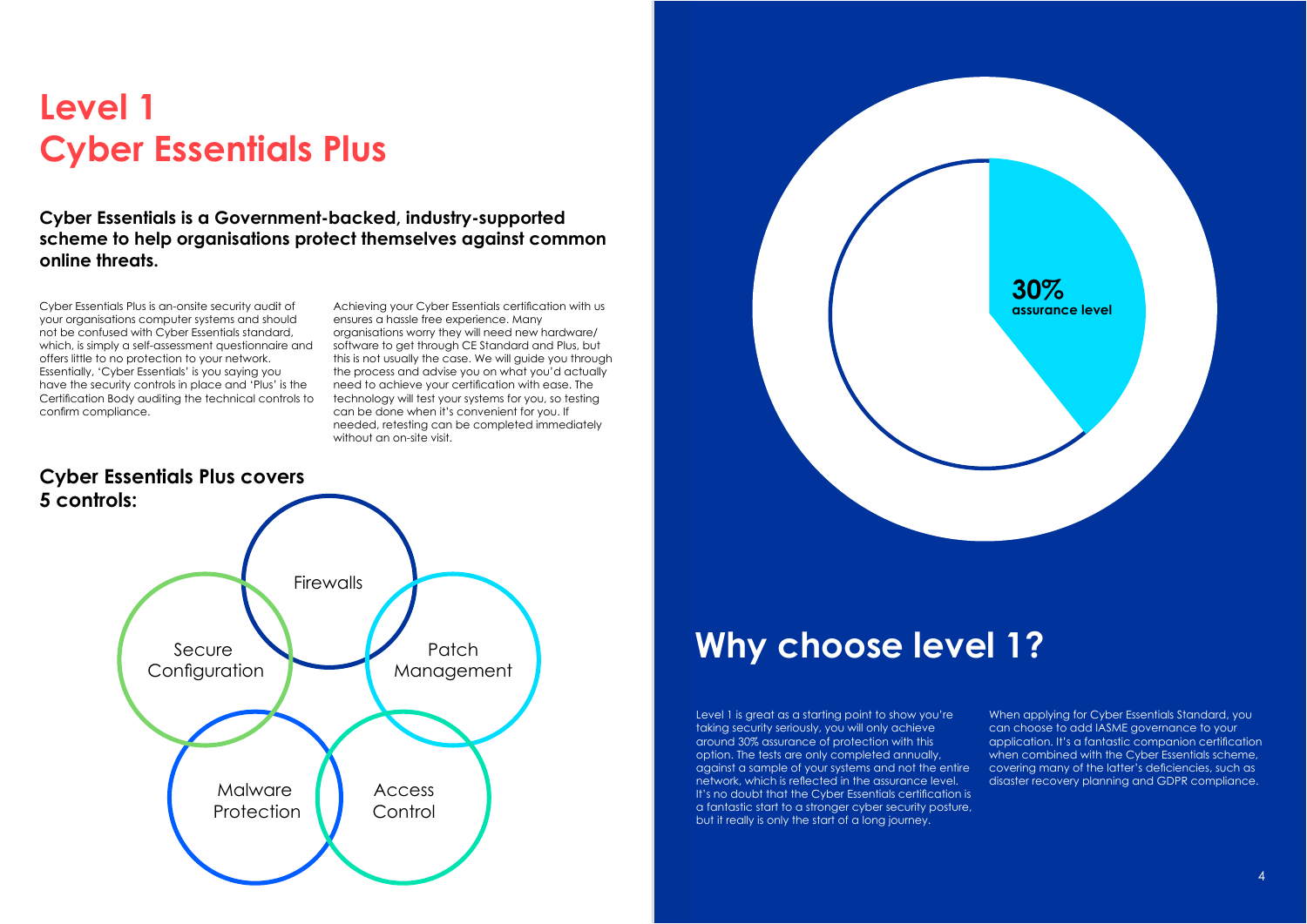### **Level 2 Standard**

**Including all the benefits of level 1, level 2 is a simple subscription service to meet user needs, all neatly packaged into a low monthly cost. As standard, this subscription includes:**

#### **Complete Network Scan**

While Cyber Essentials Plus only covers approximately 10% of your network, level 2 will scan your complete network every month. Scanning schedules can be provided to suit client needs.

### **Website scan Monthly Reports Quarterly Reviews**

#### **Awareness Support**

We will liaise with you and your IT provider, share guidance and recommendations to help improve your company's

Identifying which users are susceptible to phishing emails is an excellent indicator of the level of threat your organisation faces from the most prevalent form of cyber attack. As part of your subscription, we will run bespoke and relevant simulations to fully test your users. This gives you a true reflection of the effects of phishing to your organisation, unlike templated off-the-shelf phishing simulations. On average, 14% of users click on links during these exercises, demonstrating just how affective these attacks are.

Protecting your website is essential whether you have a portal or a simple brochure website. A website hack can lead to reputational damage, or even worse - data loss.

A complete monthly report showing the current status of your company's network, allowing you to spot trends and make the appropriate changes.

security posture.

### **Why choose level 2?**

This subscription provides around 60% protection against cyber threats. Unlike Level 1's annual testing against a portion of your network, Level 2 will scan your complete network every month. This gives you a clear understanding of your organisation's security posture, with the added bonus of phishing simulations and quarterly reviews to ensure your IT systems are providing the necessary level of protection.

The IASME self-assessment is included in the cost of a monthly standard Level 2 subscription, if your business needs it.